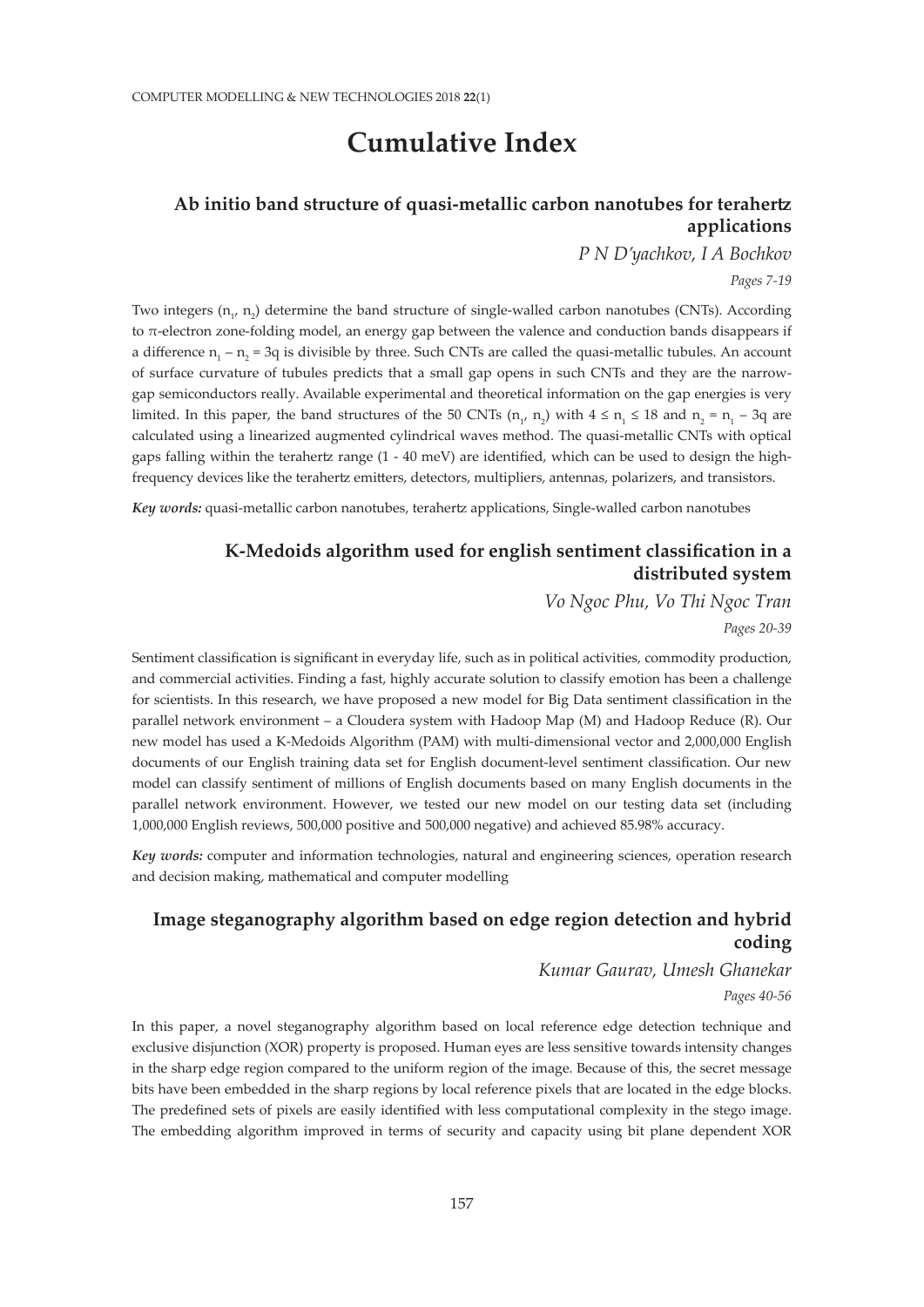coding technique that makes least possible alterations in LSB bits of edge pixels. The existing edge-based steganography techniques provide better imperceptibility but relatively limits the embedding capacity. The proposed method efficiently improves the embedding capacity with an acceptable range of imperceptibility and robustness. The simulation results evaluated using full reference image quality assessment method, it exhibits better embedding capacity (bpp) compared to existing steganography techniques retaining the values of PSNR and structural similarity (SSIM).

*Key words:* Steganography, Edge detection, Colour image, XOR

# **English sentiment classification using a Fager & MacGowan coefficient and a genetic algorithm with a rank selection in a parallel network environment**

*Vo Ngoc Phu, Vo Thi Ngoc Tran Pages 57-112*

We have already studied a data mining field and a natural language processing field for many years. There are many significant relationships between the data mining and the natural language processing. Sentiment classification has had many crucial contributions to many different fields in everyday life, such as in political Activities, commodity production, and commercial Activities. A new model using a Fager & MacGowan Coefficient (FMC) and a Genetic Algorithm (GA) with a fitness function (FF) which is a Rank Selection (RS) has been proposed for the sentiment classification. This can be applied to a big data. The GA can process many bit arrays. Thus, it saves a lot of storage spaces. We do not need lots of storage spaces to store a big data. Firstly, we create many sentiment lexicons of our basis English sentiment dictionary (bESD) by using the FMC through a Google search engine with AND operator and OR operator. Next, According to the sentiment lexicons of the bESD, we encode 7,000,000 sentences of our training data set including the 3,500,000 negative and the 3,500,000 positive in English successfully into the bit arrays in a small storage space. We also encrypt all sentences of 7,500,000 documents of our testing data set comprising the 3,750,000 positive and the 3,750,000 negative in English successfully into the bit arrays in the small storage space. We use the GA with the RS to cluster one bit array (corresponding to one sentence) of one document of the testing data set into either the bit arrays of the negative sentences or the bit arrays of the positive sentences of the training data set. The sentiment classification of one document is based on the results of the sentiment classification of the sentences of this document of the testing data set. We tested the proposed model in both a sequential environment and a distributed network system. We achieved 88.21% accuracy of the testing data set. The execution time of the model in the parallel network environment is faster than the execution time of the model in the sequential system. The results of this work can be widely used in applications and research of the English sentiment classification.

*Key words:* computer and information technologies, natural and engineering sciences, operation research and decision making, mathematical and computer modelling

# **English sentiment classification using a BIRCH algorithm and the sentiment lexicons-based one-dimensional vectors in a parallel network environment**

*Vo Ngoc Phu, Vo Thi Ngoc Tran*

#### *Pages 113-156*

Sentiment classification is significant in everyday life, such as in political activities, commodity production, and commercial activities. In this survey, we have proposed a new model for Big Data sentiment classification. We use a Balanced Inerative Reducing and Clustering using Hierarchies algorithm (BIRCH) and many onedimensional vectors based on many sentiment lexicons of our basis English sentiment dictionary (bESD) to cluster one document of our testing data set based on our training data set in English. We calculate the sentiment scores of English terms (verbs, nouns, adjectives, adverbs, etc.) by using a BARONI-URBANI &